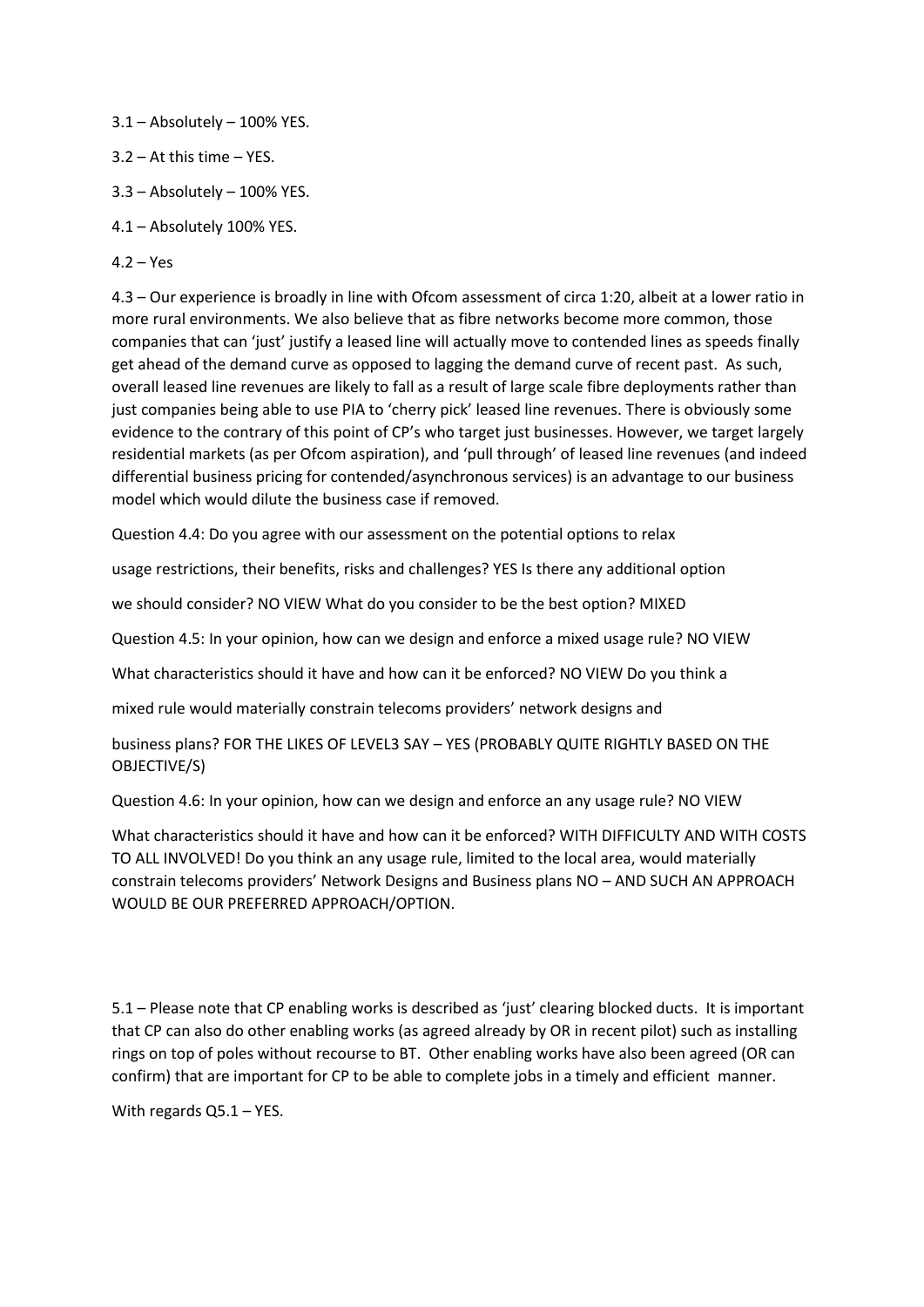5.2 – YES Noting that for small scale jobs, it would be unlikely that there would be a physical survey pre-build i.e. a desktop survey/plan would be sufficient and an efficient method in most cases to then issue a job pack for the build stage.

 $5.3 - YFS$ 

5.4 – Current (non pilot) process also has other enabling works that can only be carried out by OR e.g. installation of rings on poles for drop fibres to attach to. These suffer the same delays. It should also be noted that a CP undertaking build works can often proactively serve highways notice for the planned works that could ALSO cover enabling works e.g. dig downs to clear blocked ducts. Requiring OR to do enabling works means that the opportunity of using the same highways notice is lost and this also inconveniences the public more as well as being overall inefficient.

5.5 – YES.

5.6 – Limited to providing clear capacity along existing routes and not new routes. Note that this should ALSO include replacing D poles and rarely upgrading poles so as to have capacity to accommodate in-line (backhaul) fibre (as DP is a different scenario as discussed elsewhere in the paper). Note on pole upgrades/replacement – this COULD well be identified at pre-build stage (ref 5.28).

Q5.7, 5.8 and 5.9 – Our experience of OR doing enabling works (and would assume therefore no different to build works) is poor. As such, self-provision would be an important facilitator and should be included as an option. We believe that evidence of similar OR works for fibre (Ethernet) services demonstrate OR issues with co-ordinating civil works to the detriment of all stakeholders. Indeed, using Ethernet services as an example, we believe that for self-provision SLG rather is absolutely essential to motivate OR appropriately – with VERY clear and simple metrics around how such SLG apply. We do not think that self-provision should necessarily be the only remedy, as we know other operators are less willing to co-ordinate civil works themselves.

 $5.10 - YES$ .

5.11 – NOTE this should extend to works required for pole improvement/renewal AND chamber improvement such as lids being buried under re-surfaced roads etc.

Approval for CP co-ordinated works SLA - 3 working days SLG – 5 working days. NOTE

OR completion of works SLA – 3 weeks, SLG 6 weeks.

5.12 – YES and consideration should be given to other types of facility in chambers that OR can also deploy, for example UG DSLAM (viz G.Fast) which sits between PIA and SLU products. We anticipate that in addition to optical splitters as a one to many joint, FTTP may in the future have active UG GPoN units similar to G.fast (FTTRN or similar) that would suit housing in OR chambers to avoid street furniture proliferation.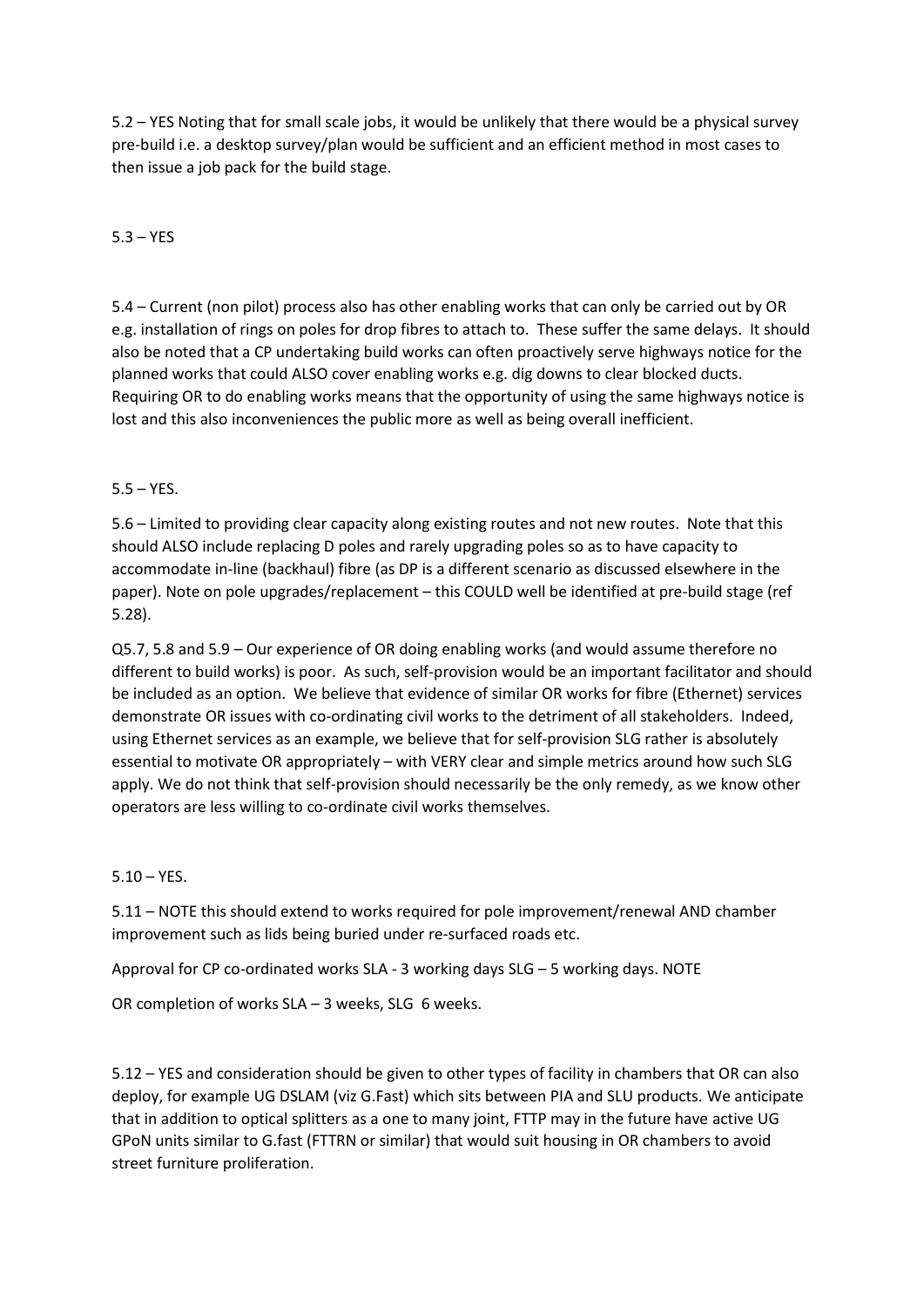5.13 – In the first instance, connections should be allowed up to the pole capacity to allow for swift installations that support short customer provisioning lead times. It is worth noting that Openreach have recently confirmed via the PIA forum that only circa 4% - 6% (from memory) of poles in the OR network are believed to be at capacity. Beyond this, we would agree that replacing dropwires as suggested would be the simplest low cost option – and this should be an option whether the pole is at capacity or not i.e. to allow for less 'overhead wire clutter' i.e. when available this should be optional (depending on pole capacity).

We would recommend that a hybrid dropwire should provision the optical pathway as an empty tube of industry standard 5/3.5mm size. This will allow a CP to push/blow pre-made fibres through the final drop i.e. using fibre and pre-made ends that suit their own network design (but see elsewhere potential wayleave issue). In the event of the customer changing CP provider, the gaining provider would be able to either take over the previous CP fibre connection or simply pull it out and replace it with their own push/blown fibre.

5.14 Yes. However it should also be noted that at both distribution and carrier poles, a number are registered as 'D' poles. Where such a 'D' pole assignment means that no new wires can be attached (even if working via a 'cherry picker'), a process is required that expedites the replacement of the pole rather than waiting for OR to replace within their pole renewal programme. This should effectively be at nil, or near nil, cost to the CP as the pole has already been identified as needing replacement.

5.15 See 5.14. Also for UG networks it has been stated by OR at the PIA forum that any duct that crosses private land will require the CP to gain a wayleave with the landowner as the OR wayleave does not give such rights to a third party to install their cables in OR ducts (albeit no written evidence has ever been supplied despite repeated requests to this end i.e. OR will not provide a copy of their standard wayleave proving the use to be specific to them). It needs to be ascertained if this same wayleave position applies to poles installed on private land, as a similar situation would have a detrimental impact. It would be useful if rights of flight over private land was clarified in this paper i.e. under what circumstances a CP dropwire can pass over private land for the benefit of someone other than the landowner and indeed where the pole sits on private land.

5.16 – Yes provided the option of new dropwires remains where the pole is not at capacity i.e. so that a CP is not reliant (where it is not necessary) on OR to deliver on this new process.

5.17 – SLA/SLG for OR to implement. Type of fibre/tubing standard used. Wayleave issues where tubing crosses private land/poles similar to issues of duct crossing private land where CP still needs to gain a wayleave (if this were true – a fixed fibre option rather than tubing could be a remedy as it would belong to OR and rented– but adds complexity).

5.18 – It should be an option for the CP to use at their discretion where a pole is not capacity constrained. This to give CP an option to expedite provisions (own provides/fibre) and also as an OPTION if aesthetic considerations are necessary in a locality (wire clutter).

5.19 – Generally yes. However, where direct buried/full lead-in duct exists, we would forecast that CPs will adopt the remedy of poles rather than digging new lead-ins as this is generally more cost effective and enables more timely provision for subsequent orders. Where no poles exist, this is a reasonable remedy when compared to other areas where pole distribution is the norm, albeit may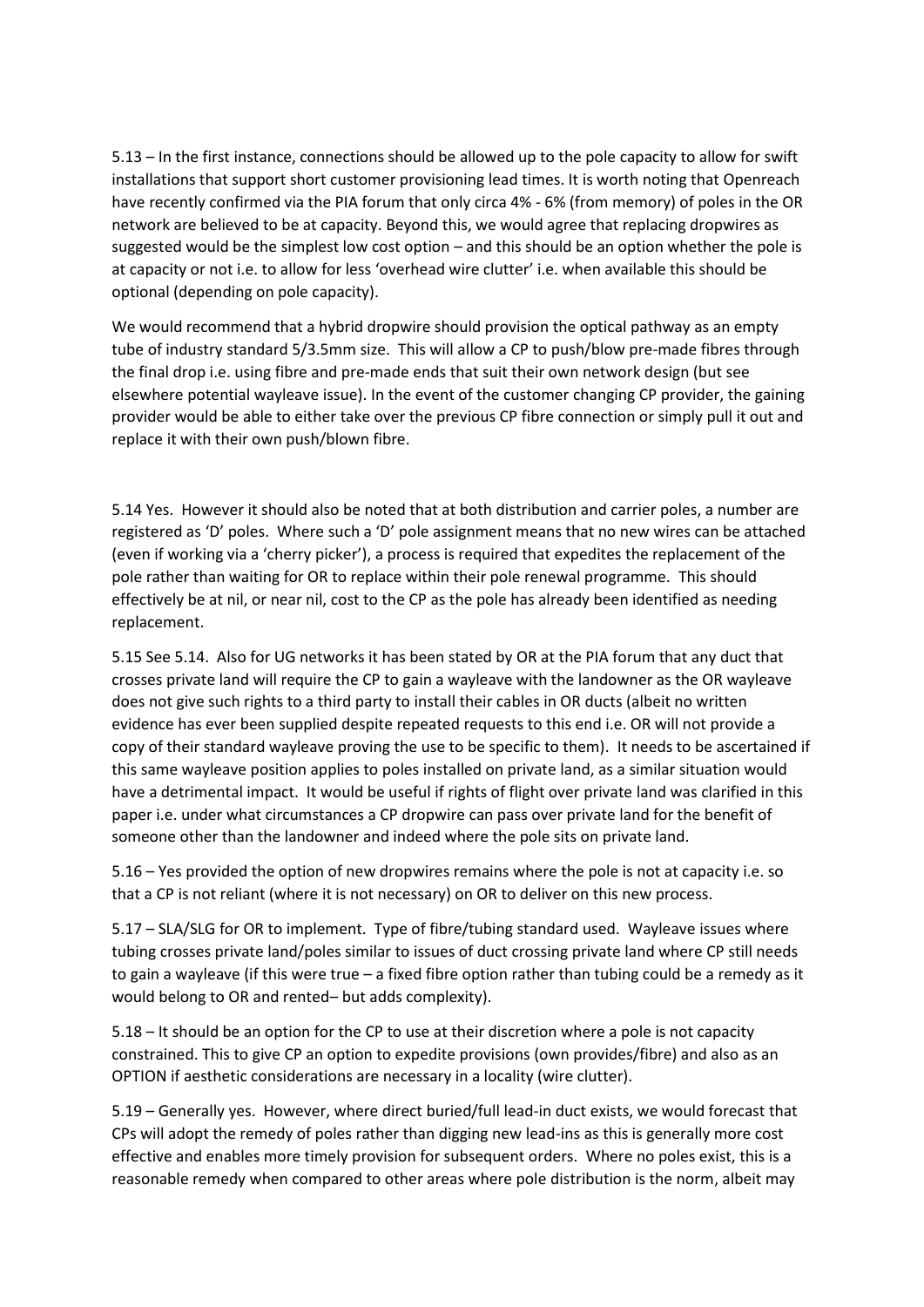lead to local objections. There is the alternative of adopting the 'Gigaclear model' of a CP installing a 'handover POT' i.e. making the lead in the responsibility of the customer.

 $6.1 - Yes$ 

 $6.2 - Yes$ 

6.3 – Charge control – acceptable. Alternatives – no.

6.4 – No view

6.5 – Possibly not the correct place to comment – but it is a general view of the PIA forum that PIA charges for duct use should align to the size of the cable. A standard charge based on 25mm OD sub duct encourages a CP to use (waste?) valuable duct space i.e. where they do not require that space but perceive using the full 25mm would make it more difficult for a competing CP to use the remaining duct space. As an example of our proposed standard cable at 7mm OD, it would take SEVEN such cables to occupy the same area as a 25mm sub-duct – yet currently are required to pay the same rental as a 25mm sub duct.

Additionally it does not make sense how a dropwire (on pole) can be charged based on if it is to feed a single or multiple customers. Under a passive remedy, it should relate to the space/loading/similar occupied and not the use case.

Finally, we believe the charges for duct 'lead ins' needs reviewing as they seem disproportionally high.

## $6.6 - Yes$

6.7 – Yes. While we do not have a view on the most appropriate method, we do not view that the current proposed PIA methodology works at all well for volume connections after a core/DP network has been built (using the existing/proposed PIA method). Serving whereabouts and sending pictures and DSR's of final connections/lead-ins would be completely onerous. Additionally, if a minimum charge per PIA order were maintained, this would add further significant costs to the volume connections process. We propose that a volume method of customer connections is developed/implemented where a CP can provide a weekly/monthly return of all the connections that have been completed from installed DP's along with rental implications i.e. without whereabouts or pictures being provided. This to be done on an equivalent basis with OR for their fibre provisioning as proposed.

6.8 – Initial views – Yes. Bounded – yes with an upper time limit of 12 months.

6.9 – Largely but with following caveats:

a. As mentioned elsewhere – pole replacements need to be considered where either the DP is classified as D and unclimbable, or any in-line pole (for backhaul network) is equally classified D or needs upgrading to accommodate a CP fibre dropwire (which is used for both backhaul and distribution). We believe that such pole replacements should be at OR cost and subject to a SLA/SLG regime for time to replace/upgrade.

b. There is not an exhaustive list of enabling works that a CP can do apart from clearing blockages. As part of the recently concluded PIA 'improvement trial', other enabling works have been agreed that a CP can undertake with suitably qualified staff e.g. provision a ring on a pole. If there is any risk of OR changing this position then they would need explicit inclusion in this paper.